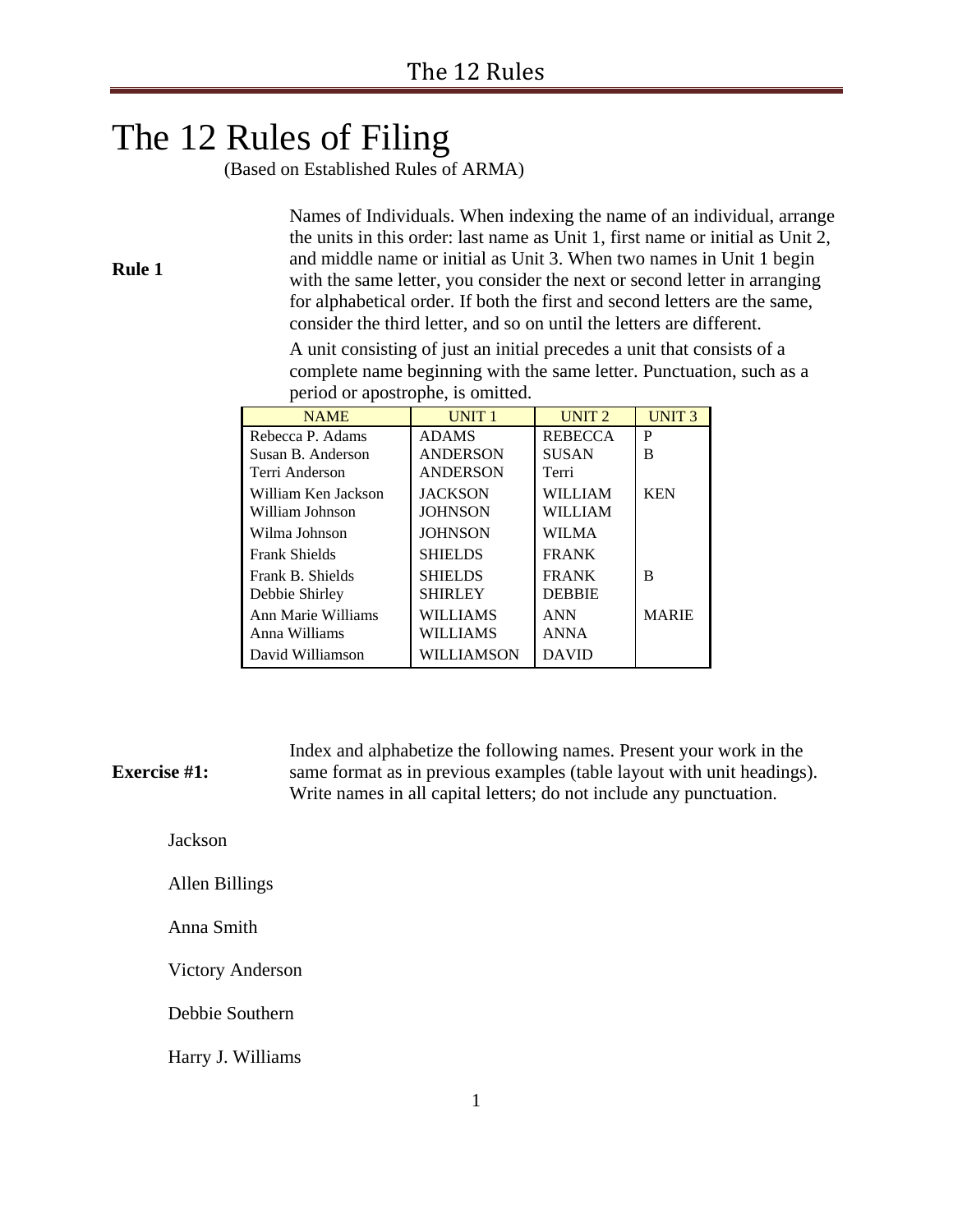Della Jack

Teresa Ross

William Southerly

Hank Williams

Vicki A. Anderson

Ann Marie Smith

### **Rule 2**

Personal Names with Prefixes – Articles and Particles. Prefixes, such as Mc in McAdams is considered as part of the name it precedes. Ignore any apostrophe or space that may appear within or after the prefix. Commonly used prefixes are a, la, *d' D' de, De, Del, De la, Di, Du, El, Fitz, La, Le, Lo, Los, M', Mac, Mc, O', Saint, St., Ste., Te, Ter, Van, Van de, Van der, Von, and Von der.* 

| <b>NAME</b>       | UNIT <sub>1</sub> | UNIT <sub>2</sub> | UNIT <sub>3</sub> |
|-------------------|-------------------|-------------------|-------------------|
| Olivia DuBerry    | <b>DUBERRY</b>    | <b>OLIVIA</b>     |                   |
| Paul Duberry      | <b>DUBERRY</b>    | <b>PAUL</b>       |                   |
| Anna L'Aubourne   | <b>LAUBORNE</b>   | <b>ANNA</b>       |                   |
| Chuck B. Launders | <b>LAUNDERS</b>   | <b>CHUCK</b>      | B                 |
| Jerry A. Mcdonald | <b>MCDONALD</b>   | <b>JERRY</b>      | Α                 |
| Terri C. McDonald | <b>MCDONALD</b>   | <b>TERRI</b>      | C                 |
| Celeste Van Ivan  | VANIVAN           | <b>CELESTE</b>    |                   |
| John Vanivan      | VANIVAN           | JOHN              |                   |

**Exercise #2:** Index and alphabetize the following names. Present your work in the same format as in previous examples (table layout with unit headings). Write names in all capital letters; do not include any punctuation.

Elise Van Der Hoff

Kelli O'Neal

Jack TenClay

Paul Mcdouglas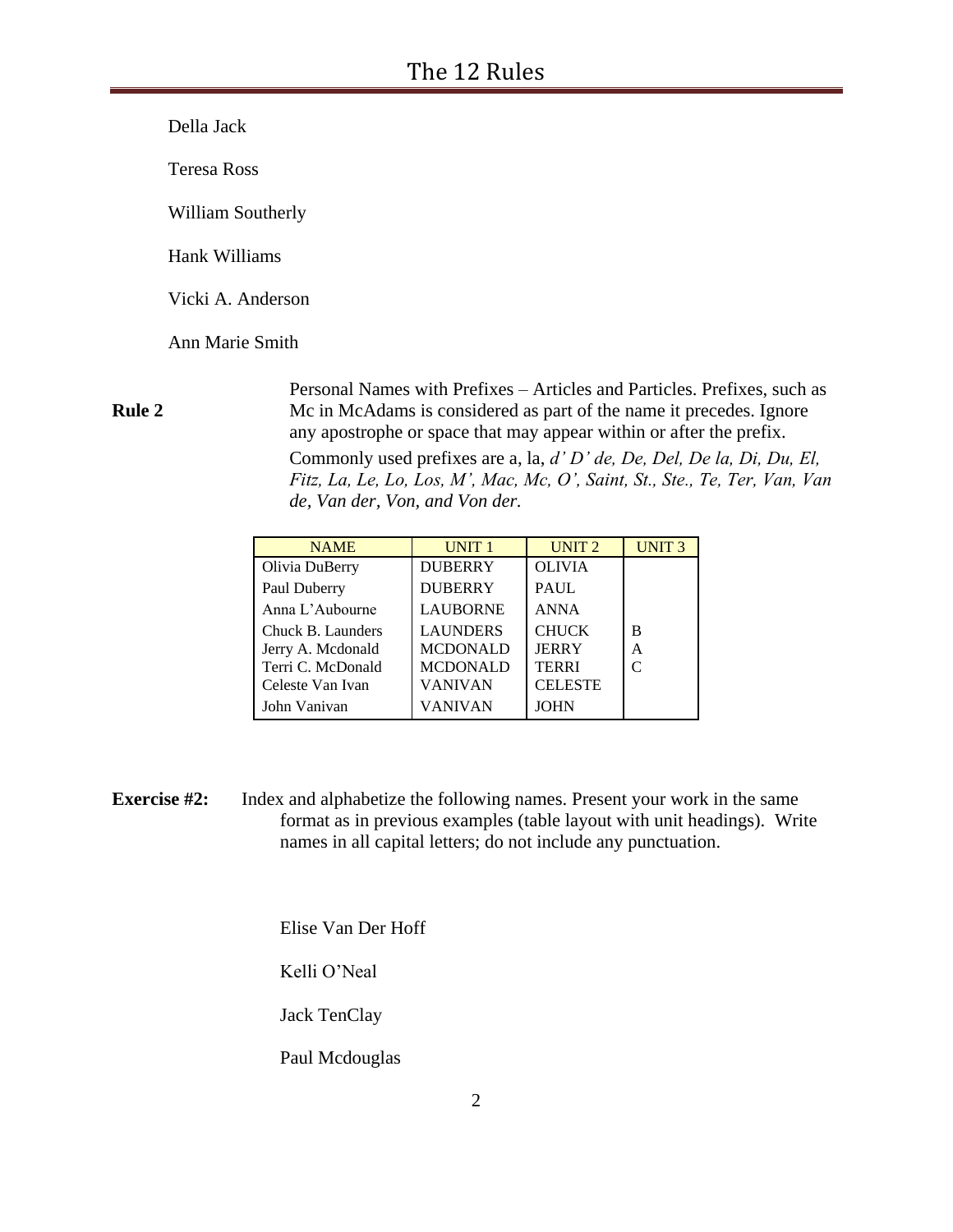George Von Lowell Charles Van Metry Sylvia D'Champ Lisa McVey Wilma LaVoy Cynthia VanMetry Vanessa McAnderson Elli McDougal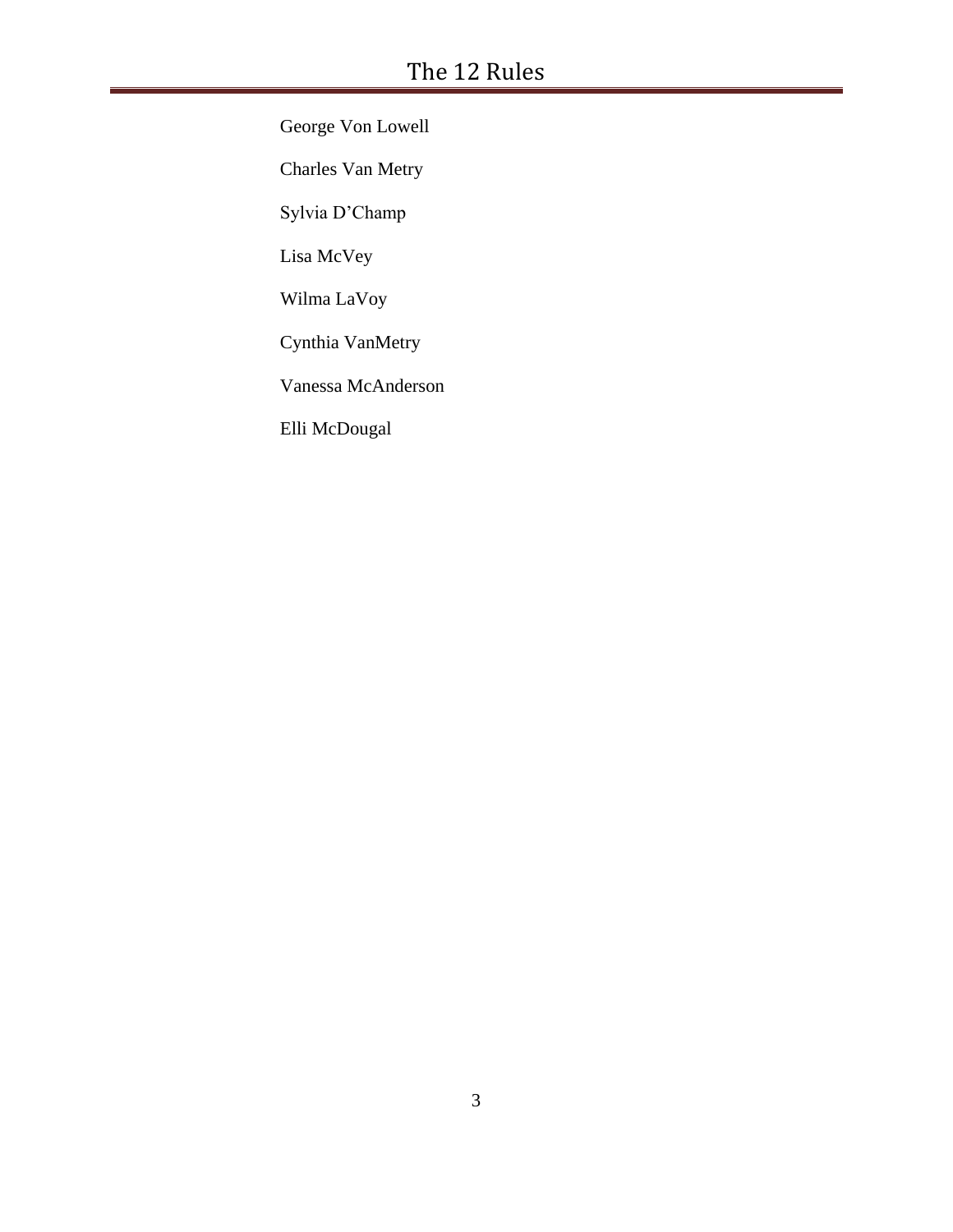**Rule 3** Hyphenated Personal Names. Consider a hyphenated first, middle, or last name as one unit. Do not include the hyphen in the unit name.

| <b>NAME</b>                        | UNIT <sub>1</sub>             | UNIT <sub>2</sub>            | UNIT <sub>3</sub> |
|------------------------------------|-------------------------------|------------------------------|-------------------|
| Valerie Anderson-Smith             | ANDERSONSMITH                 | <b>VALERIE</b>               |                   |
| Jason DeTemple                     | <b>DETEMPLE</b>               | <b>JASON</b>                 |                   |
| Tammy DeTemple-Jones               | <b>DETEMPLEJONES</b>          | <b>TAMMY</b>                 |                   |
| Gary Shawn Lee<br>Alison Shawn-Lee | <b>LEE</b><br><b>SHAWNLEE</b> | <b>GARY</b><br><b>ALISON</b> | <b>SHAWN</b>      |
| Kay-Lu S. Shuttle                  | <b>SHUTTLE</b>                | <b>KAYLU</b>                 |                   |

**Exercise #3:** Index and alphabetize the following names. Present your work in the same format as in previous examples (table layout with unit headings). Write names in all capital letters; do not include any punctuation.

Linda Harper-Hoff

Patrick Wang

Shelly-Lee Ackerman

Holly Jamison

Tracy H. Hoff

Gina James-Ackerman

Luke DeJoy

Jackie Wang-Lu

Yvette Duke-Williamson

Angela-Marie D'Everson

**Rule 4** Single Letters and Abbreviations of Personal Names. Initials in personal names (J.D., A.J.) are considered separate indexing units. Abbreviations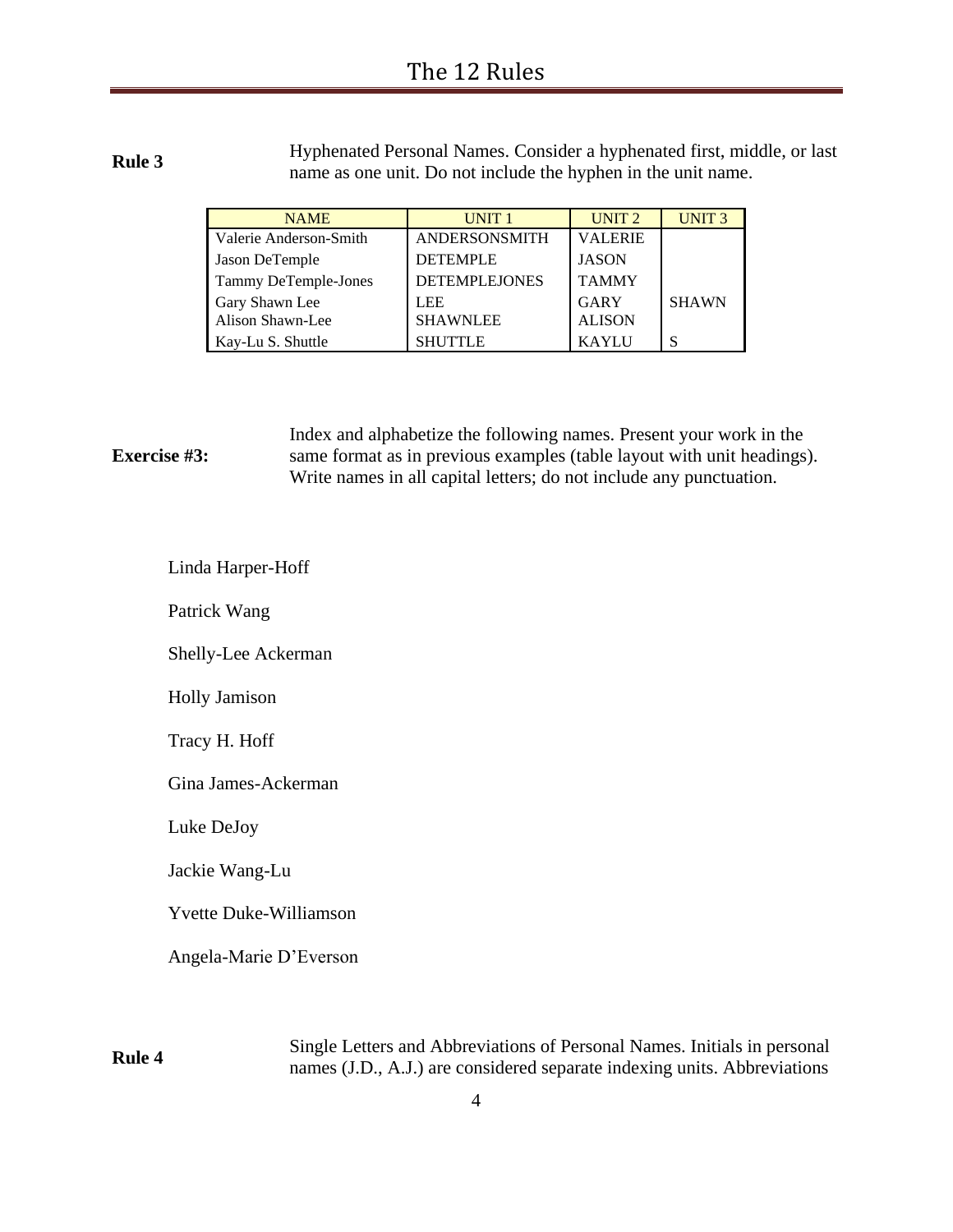# The 12 Rules

| <b>NAME</b>     | <b>UNIT1</b>     | UNIT <sub>2</sub> | UNIT <sub>3</sub> |
|-----------------|------------------|-------------------|-------------------|
| A. J. Anderson  | <b>ANDERSON</b>  | А                 |                   |
| Liz Billings    | <b>BILLINGS</b>  | LIZ.              |                   |
| Lou Chandler    | <b>CHANDLER</b>  | LOU               |                   |
| Wm. Danielson   | <b>DANIELSON</b> | WM                |                   |
| T. J. Sampson   | <b>SAMPSON</b>   | т                 |                   |
| Geo. T. Vickory | VICKORY          | <b>FEO</b>        | ᡣ                 |

of personal names (Wm., Jos.) and nicknames (Bill, Rick, Ali) are indexed as they are written.

|                     | Index and alphabetize the following names. Present your work in the    |
|---------------------|------------------------------------------------------------------------|
| <b>Exercise #4:</b> | same format as in previous examples (table layout with unit headings). |
|                     | Write names in all capital letters; do not include any punctuation.    |

B.J. Tassleman

Vic Albright

J.O. McVey

K.T. Banks

Geo. M. Macinley

Ray J. Allwine

Wm. Sanderson

Lou Vickers

V.C. Wilson

Mary-Liz Jackson

**Rule 5**

**Personal Names With Titles and Suffixes.** When used with a person's name, a title or a suffix is the last indexing unit when needed to distinguish between two or more identical names. A title appears before a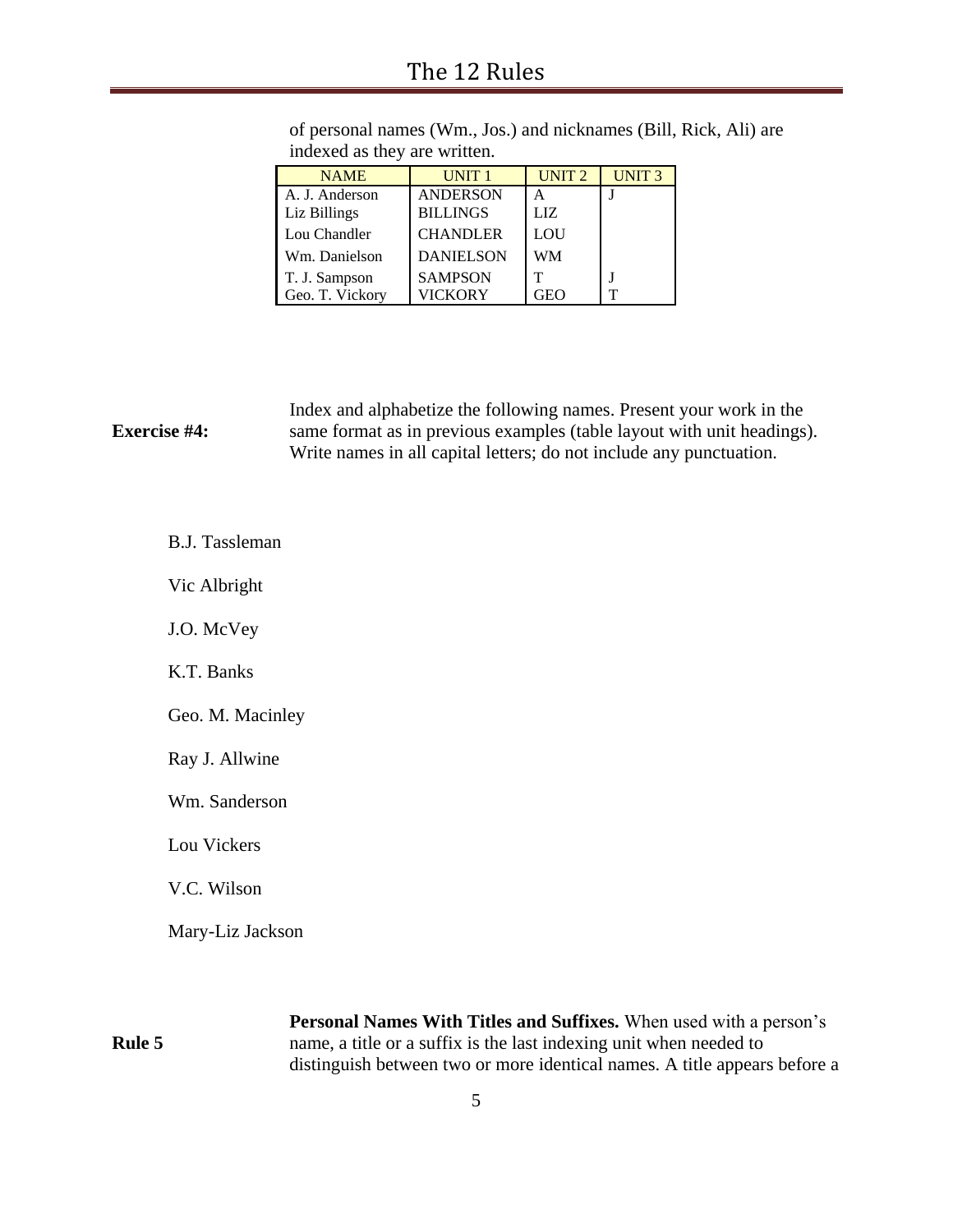name (*Capt., Dr., Miss, Mr., Mrs., Ms*., *Prof., Sgt*.). Suffixes appear after a name and include seniority terms (*II, III, Jr., Sr.*) and professional designations (*CPA, CRM, CMA, MD, Ph.D*.). Some terms may appear either before or after the name (*Senator, Mayor*). If a name contains both a title and a suffix, the title is the last unit.

Royal and religious titles (*King, Queen, Prince, Princess, Father, Sister*) are considered professional designation suffixes unless they are followed by either a given name or a surname only (*Father John, Princess Anna*) in which case, they are indexed as written.

| <b>NAME</b>          | <b>UNIT1</b>     | UNIT <sub>2</sub> | <b>UNIT3</b>  | Unit 4    |
|----------------------|------------------|-------------------|---------------|-----------|
| Susan Bilderson, CPA | <b>BILDERSON</b> | <b>SUSAN</b>      | <b>CPA</b>    |           |
| Father John          | <b>FATHER</b>    | <b>JOHN</b>       |               |           |
| Mrs. Anna Jones      | <b>JONES</b>     | <b>ANNA</b>       | <b>MRS</b>    |           |
| King Abdula          | <b>KING</b>      | <b>ABDULA</b>     |               |           |
| Mrs. Judy Lenderman  | <b>LENDERMAN</b> | <b>JUDY</b>       | <b>MRS</b>    |           |
| Ms. Judy Lenderman   | <b>LENDERMAN</b> | <b>JUDY</b>       | <b>MS</b>     |           |
| Sister Mary Smith    | <b>SMITH</b>     | <b>MARY</b>       | <b>SISTER</b> |           |
| Peter K Teasdale III | <b>TEASDALE</b>  | <b>PETER</b>      | K             | Ш         |
| Mr. Joshua Wade, Jr. | WADE             | <b>JOSHUA</b>     | JR            | <b>MR</b> |
| Dr. Frank Williams   | WILLIAMS         | <b>FRANK</b>      | DR            |           |

### **Exercise #5:** Index and alphabetize the following names. Present your work in the same format as in previous examples (table layout with unit headings). Write names in all capital letters; do not include any punctuation.

Sgt. William Trundle

Rose Nuggard, MD

Mrs. Phyllis Asker, Ph.D.

Queen Anne

Jeffrey A. Quinley, III

Ms. Katrina Chance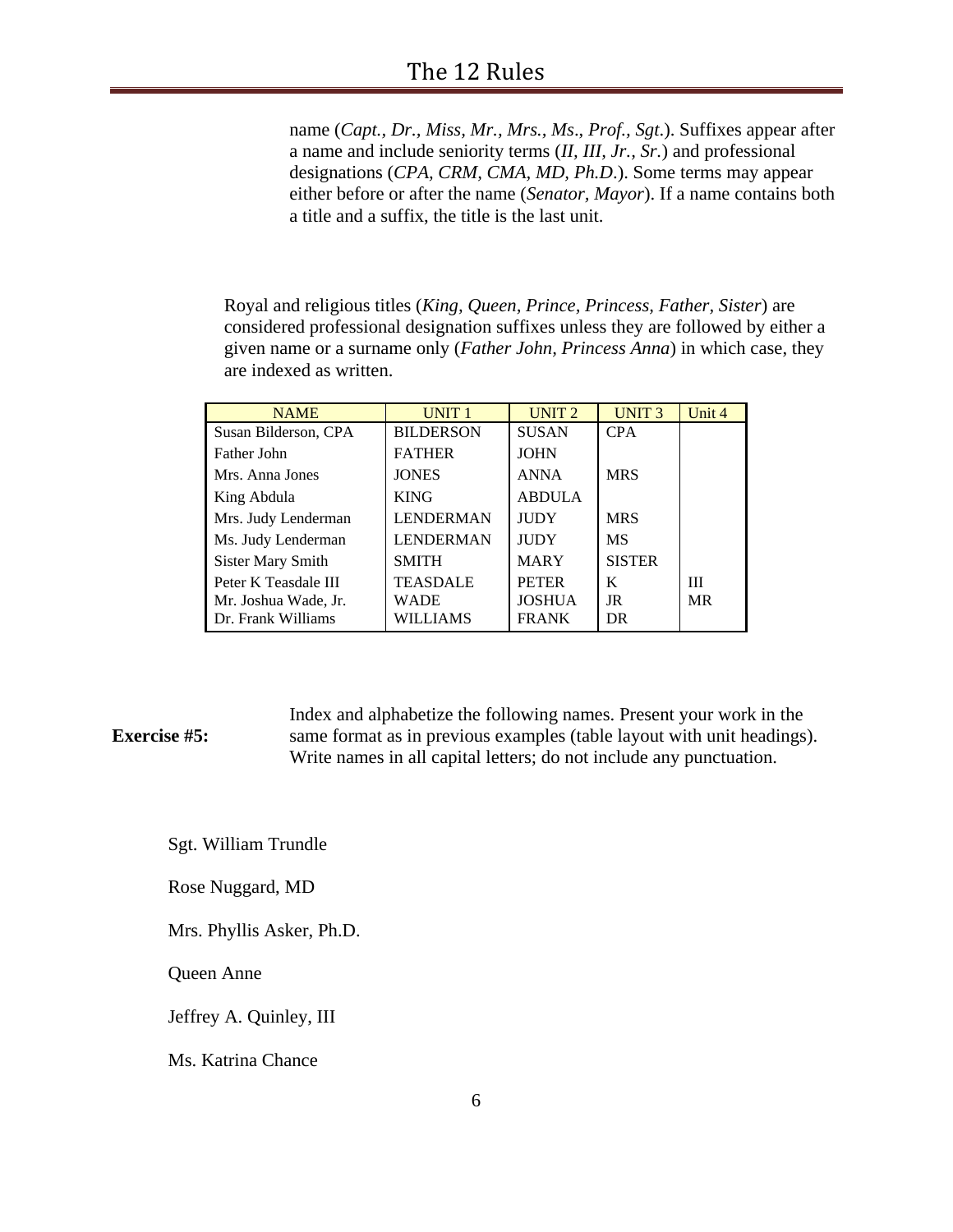Dr. Elizabeth Peterson

Senator Jack Rigley

Prince Phillip III

Mrs. Katrina Chance, CPA

**Rule 6**

**Names of Businesses and Organizations.** Business names are indexed as written using the letterhead or trademark as a guide. If the letterhead is not available, use sources such as directories (phone, Internet) and advertisements.

**Each word in a business name is a separate unit.** *Exception***: When** *The* **is the first word of the business name, it is treated as the last unit. Business names containing personal names are indexed as written. Hyphenated names and names with prefixes are considered one unit.** 

| <b>NAME</b>                  | <b>UNIT1</b>       | UNIT <sub>2</sub> | UNIT <sub>3</sub> | <b>UNIT4</b>  |
|------------------------------|--------------------|-------------------|-------------------|---------------|
| Betty's Boutique             | <b>BETTYS</b>      | <b>BOUTIQUE</b>   |                   |               |
| The Bottom Dollar Store      | <b>BOTTOM</b>      | <b>DOLLAR</b>     | <b>STORE</b>      | <b>THE</b>    |
| Computers and Such           | <b>COMPUTERS</b>   | <b>AND</b>        | <b>SUCH</b>       |               |
| Computers Are Us             | <b>COMPUTERS</b>   | ARE               | US                |               |
| Cpt. John's Seafood House    | <b>CPT</b>         | <b>JOHNS</b>      | <b>SEAFOOD</b>    | <b>HOUSE</b>  |
| Doug Tevor Hauling           | <b>DOUG</b>        | <b>TREVOR</b>     | <b>HAULING</b>    |               |
| Dr. Allen's Tree Repair      | DR                 | <b>ALLENS</b>     | <b>TREE</b>       | <b>REPAIR</b> |
| El Amigo Mexican Restaurant  | <b>ELAMIGO</b>     | <b>MEXICAN</b>    | <b>RESTAURANT</b> |               |
| <b>EZ Travel Agency</b>      | EZ                 | <b>TRAVEL</b>     | <b>AGENCY</b>     |               |
| St. Paul Lawn Care           | <b>STPAUL</b>      | LAWN              | <b>CARE</b>       |               |
| The Worthington Coat Factory | <b>WORTHINGTON</b> | <b>COAT</b>       | <b>FACTORY</b>    | <b>THE</b>    |
| Zachery Grey Daily News      | <b>ZACHERY</b>     | <b>GREY</b>       | <b>DAILY</b>      | <b>NEWS</b>   |

### **Exercise #6:**

Index and alphabetize the following names. Present your work in the same format as in previous examples (table layout with unit headings). Write names in all capital letters; do not include any punctuation.

The Paris Daily News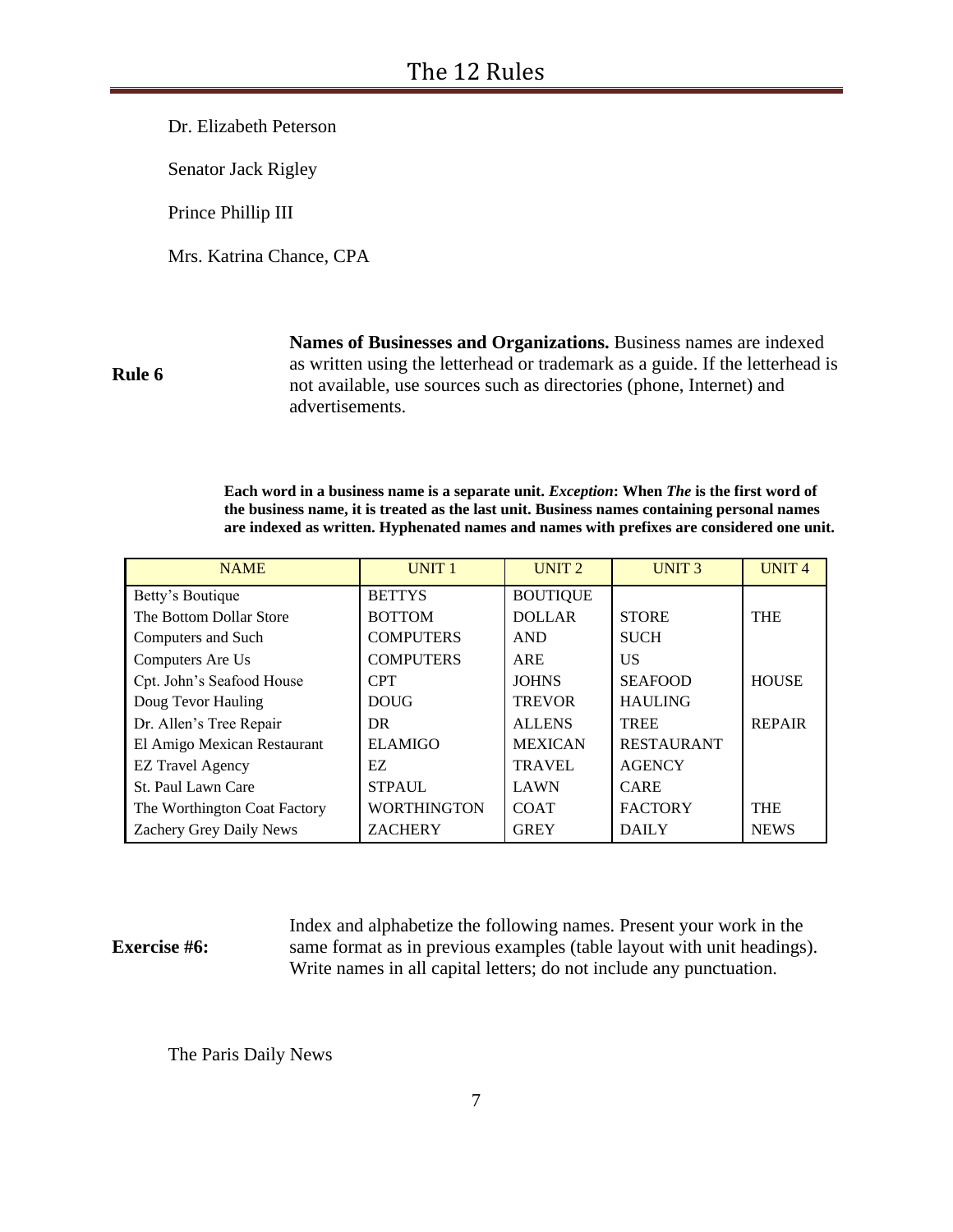Bank of London

South West Lawn Care

Sgt. Pepper Clothing Accessories

The Bank of Loylds

El Camino Horse Club

Betty Johnson Elementary School

**Letters and Abbreviations in Business and Organization Names.**

Single letters in business and organization names are indexed as written. If single letters are separated by spaces, index each letter as a separate unit. An acronym (word formed from the first few letters of several words, such as ARMA and F.I.C.A,) is indexed as one unit regardless of punctuation or spacing.

**Abbreviated words (Mfg, Co., Corp., Inc.) and names (IBM, GE) are indexed as written and as one unit regardless of punctuation or spacing. Radio and television station call letters (WBCO, ABC) are also indexed as written and as one unit.**

| <b>NAME</b>               | <b>UNIT1</b> | UNIT <sub>2</sub> | UNIT <sub>3</sub> | <b>UNIT4</b>      |
|---------------------------|--------------|-------------------|-------------------|-------------------|
| A K Electric              | A            | K                 | <b>ELECTRIC</b>   |                   |
| A OK Restaurant           | A            | OK.               | <b>RESTAURANT</b> |                   |
| ACE Repair Co.            | <b>ACE</b>   | <b>REPAIR</b>     | CO.               |                   |
| <b>KKRS Radio Station</b> | <b>KKRS</b>  | <b>RADIO</b>      | <b>STATION</b>    |                   |
| L A N Industries          | L            | A                 | N                 | <b>INDUSTRIES</b> |
| LAN, Inc.                 | LAN          | <b>INC</b>        |                   |                   |
| Regal Mfg. Corp.          | <b>REGAL</b> | <b>MFG</b>        | <b>CORP</b>       |                   |
| <b>US Bank</b>            | US           | <b>BANK</b>       |                   |                   |
| <b>USA Today</b>          | <b>USA</b>   | TODAY             |                   |                   |

### **Exercise #7:**

**Rule 7**

Index and alphabetize the following names. Present your work in the same format as in previous examples (table layout with unit headings). Write names in all capital letters; do not include any punctuation.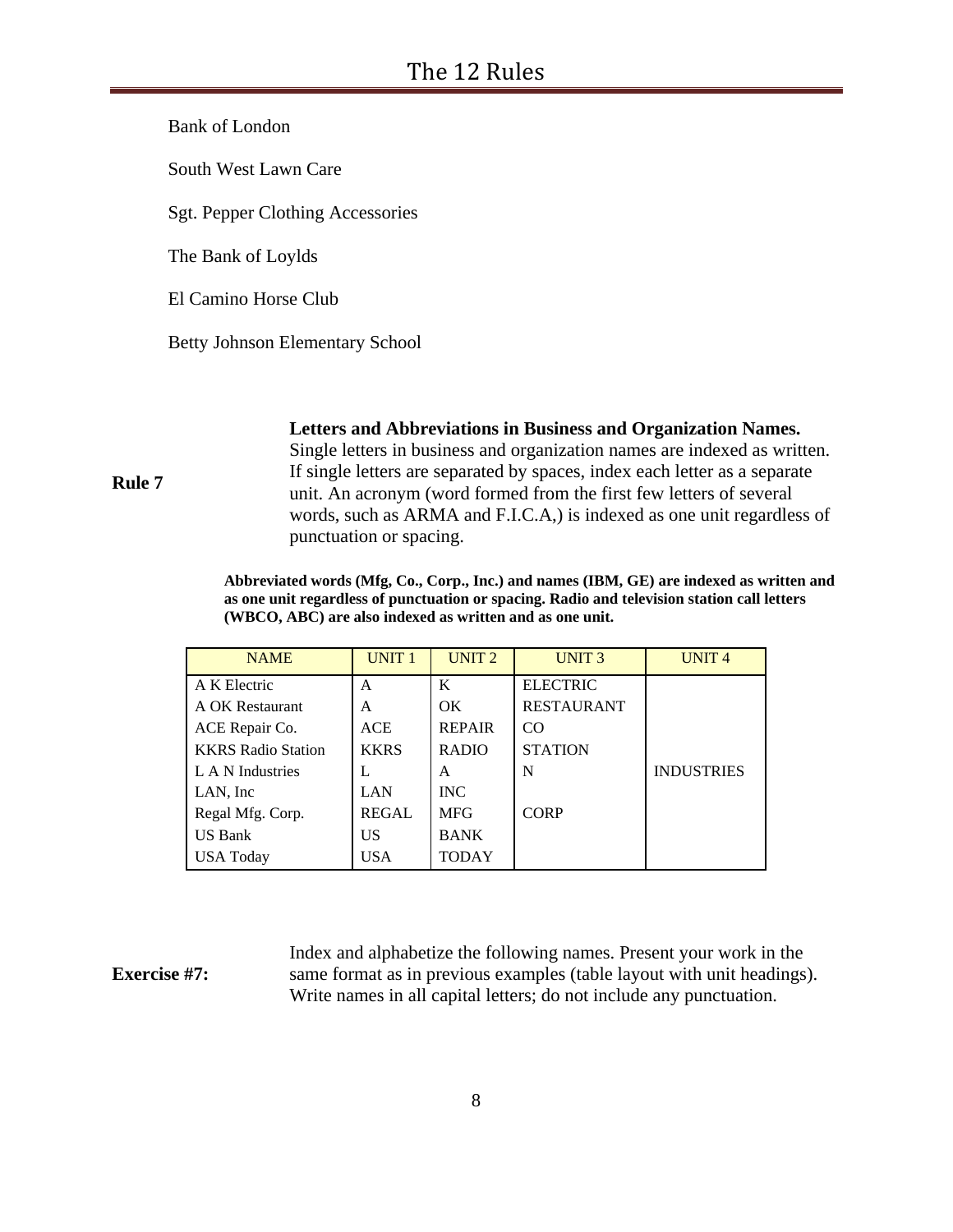V. J. Golf Course

Carpets Ltd. of CA

OK Tire Center

Garner and Garner, Attys.

KHTY Radio Station

Kellie Hiring Agy.

Dr. Pepper Bottling Co.

C. K. W. Towing

Fashion Corner, Ltd.

GTE Electric Co.

**Punctuation and Possessives in Business and Organization Names.**

**Rule 8**

All punctuation is ignored when indexing business and organization names. Commas, periods, hyphens, apostrophes, dashes, exclamation points, question marks, quotation marks, and diagonals (/) are disregarded and names are indexed as written.

| <b>NAME</b>            | UNIT <sub>1</sub>    | UNIT <sub>2</sub> | <b>UNIT3</b>  | UNIT <sub>4</sub> |
|------------------------|----------------------|-------------------|---------------|-------------------|
| All-in-One Pawn Shop   | <b>ALLINONE</b>      | <b>PAWN</b>       | <b>SHOP</b>   |                   |
| Bob's Rent-a-Car       | <b>BOBS</b>          | <b>RENTACAR</b>   |               |                   |
| The Crow's Nest        | <b>CROWS</b>         | <b>NEST</b>       | <b>THE</b>    |                   |
| How Much? Thrift Store | <b>HOW</b>           | <b>MUCH</b>       | <b>THRIFT</b> | <b>STORE</b>      |
| Inside/Outside Glass   | <b>INSIDEOUTSIDE</b> | <b>GLASS</b>      |               |                   |
| Jack-N-Jerry Catering  | <b>JACKNJERRY</b>    | <b>CATERING</b>   |               |                   |
| The Pepper!            | <b>PEPPER</b>        | <b>THE</b>        |               |                   |

#### **Exercise #8:** Index and alphabetize the following names. Present your work in the same format as in previous examples (table layout with unit headings). Write names in all capital letters; do not include any punctuation.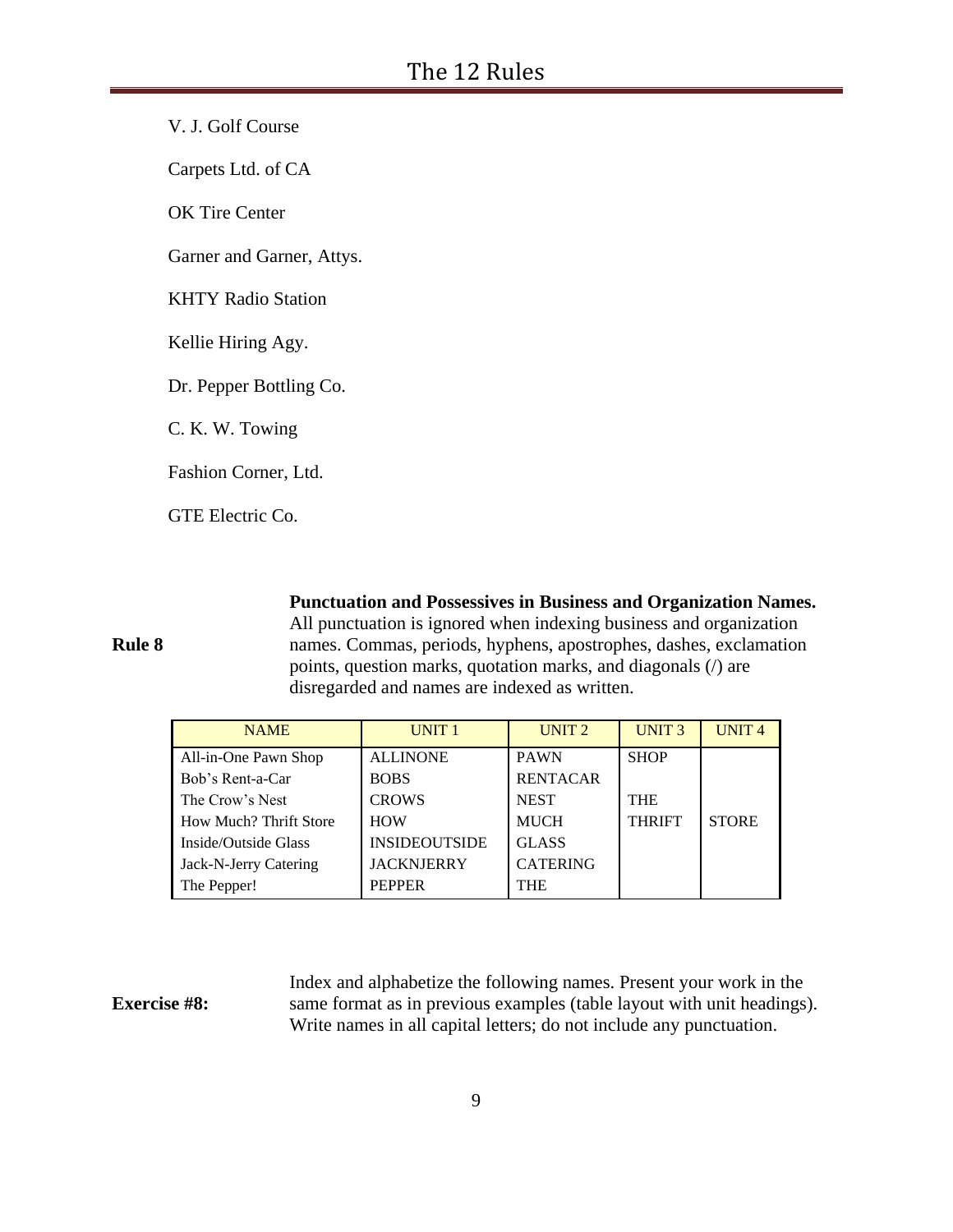The Rod-N-Reel Shop

Nor-East Import's

Do-Rite Medical Supplies

Sam's Hot-Dog Café

Lu-Lu's Clothing Outlet

Debbie's Lil' Tots Daycare

How's That? Hotel

The On/Off Freeway Café

Nell-Carter Law Firm

A-OK Repair Service

| <b>Rule 9</b> | digits $(1,15,189)$ and Roman numerals $(II, IV, IX)$ are considered one unit and are<br>filed in numeric order before alphabetic characters with Arabic numbers<br>preceding Roman numerals (2, 156, III, XIV).                                                                                                                                                                                                                                                                                                                                                                                                                                                                            |
|---------------|---------------------------------------------------------------------------------------------------------------------------------------------------------------------------------------------------------------------------------------------------------------------------------------------------------------------------------------------------------------------------------------------------------------------------------------------------------------------------------------------------------------------------------------------------------------------------------------------------------------------------------------------------------------------------------------------|
|               | Numbers spelled out (ONE, TWELVE, FORTY) are filed alphabetically and<br>appear after numbers written in digits or Roman numerals. Names with numbers<br>included are filed in ascending order (lowest to highest number) before alphabetic<br>names (B4 SHOP, B12 VITAMIN CLUB, BATTING A THOUSAND<br>SPORTING GOODS). Names with numbers appearing in other than the first unit<br>are filed alphabetically and immediately before a similar name without a number<br>(PIER 28 IMPORTS, PIER AND PORT RESTAURANT). The letters st, d, and<br><i>th</i> following an Arabic number are ignored (1 <sup>st</sup> is indexed as 1, 2 <sup>nd</sup> as 2, 5 <sup>th</sup> as 5<br>and so on). |
|               | Inclusive or hyphenated numbers (7-11 Grocery Store) are indexed according to<br>the number before the hyphen and the number after the hyphen is ignored (7)<br>GROCERY STORE). Hyphenated numbers that are spelled out (Thirty-one<br>Flavors) are considered one unit and the hyphen is ignored (THIRTYONE<br>FLAVORS). An Arabic number followed by a hyphen and a word (7-Gables) is<br>considered one unit (7GABLES) and the hyphen is ignored                                                                                                                                                                                                                                         |
|               |                                                                                                                                                                                                                                                                                                                                                                                                                                                                                                                                                                                                                                                                                             |

**Numbers in Business and Organization Names.** Arabic numbers written in

| NAME                        | <b>INIT</b> | JNIT 2 | UNIT 3          | $\blacksquare$ |
|-----------------------------|-------------|--------|-----------------|----------------|
| $\vert$ 1-2-3 Easy Shopping |             | EASY   | <b>SHOPPING</b> |                |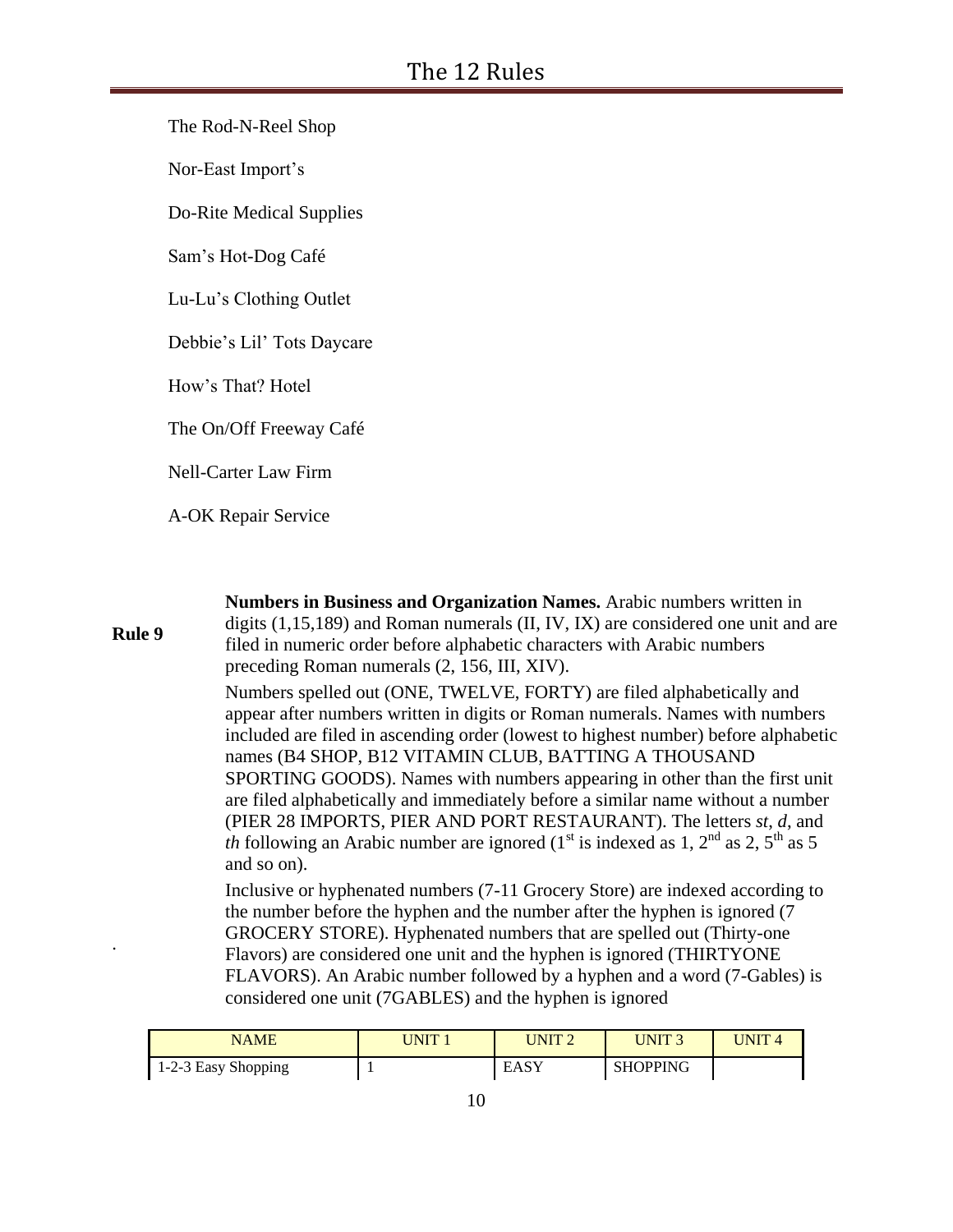# The 12 Rules

| 1 Stop Shopping Center        |                    | <b>STOP</b>     | <b>SHOPPING</b> | <b>CENTER</b> |
|-------------------------------|--------------------|-----------------|-----------------|---------------|
| 4 <sup>th</sup> Street Market | 4                  | <b>STREET</b>   | <b>MARKET</b>   |               |
| 7-Days Extended Inn           | 7DAYS              | <b>EXTENDED</b> | <b>INN</b>      |               |
| XXI Movie Theatre             | <b>XXI</b>         | <b>MOVIE</b>    | <b>THEATRE</b>  |               |
| Annie's Buffet                | <b>ANNIES</b>      | <b>BUFFET</b>   |                 |               |
| Gary's 9-Way Service Co.      | <b>GARYS</b>       | 9WAY            | <b>SERVICE</b>  | CO            |
| Gary's Auto Repair            | <b>GARYS</b>       | <b>AUTO</b>     | <b>REPAIR</b>   |               |
| Twenty Mile Steak House       | <b>TWENTY</b>      | <b>MILE</b>     | <b>STEAK</b>    | <b>HOUSE</b>  |
| Twenty-First Street Photo     | <b>TWENTYFIRST</b> | <b>STREET</b>   | <b>PHOTO</b>    |               |

### **Exercise #9:** Index and alphabetize the following names. Present your work in the same format as in previous examples (table layout with unit headings). Write names in all capital letters; do not include any punctuation.

99 Flavors Yogurt Shoppe

1 More Time Clothing

The Makco Five, Inc.

7<sup>th</sup> Street Pharmacy

Henry IV Restaurant

2<sup>nd</sup>-Hand Music Equipment

Makco 5 Gas Station

Fifty-Fifty Auction Market

Sixth Dimension Insurance Co.

6<sup>th</sup> Avenue Apts.

**Rule 10**

**Symbols in Business and Organization Names.** If a symbol is part of a name, the symbol is indexed as if spelled out. When a symbol is used with a number without spacing between  $(\$5, #1)$ , it is considered one unit and the symbol is spelled out (5DOLLAR, NUMBER1).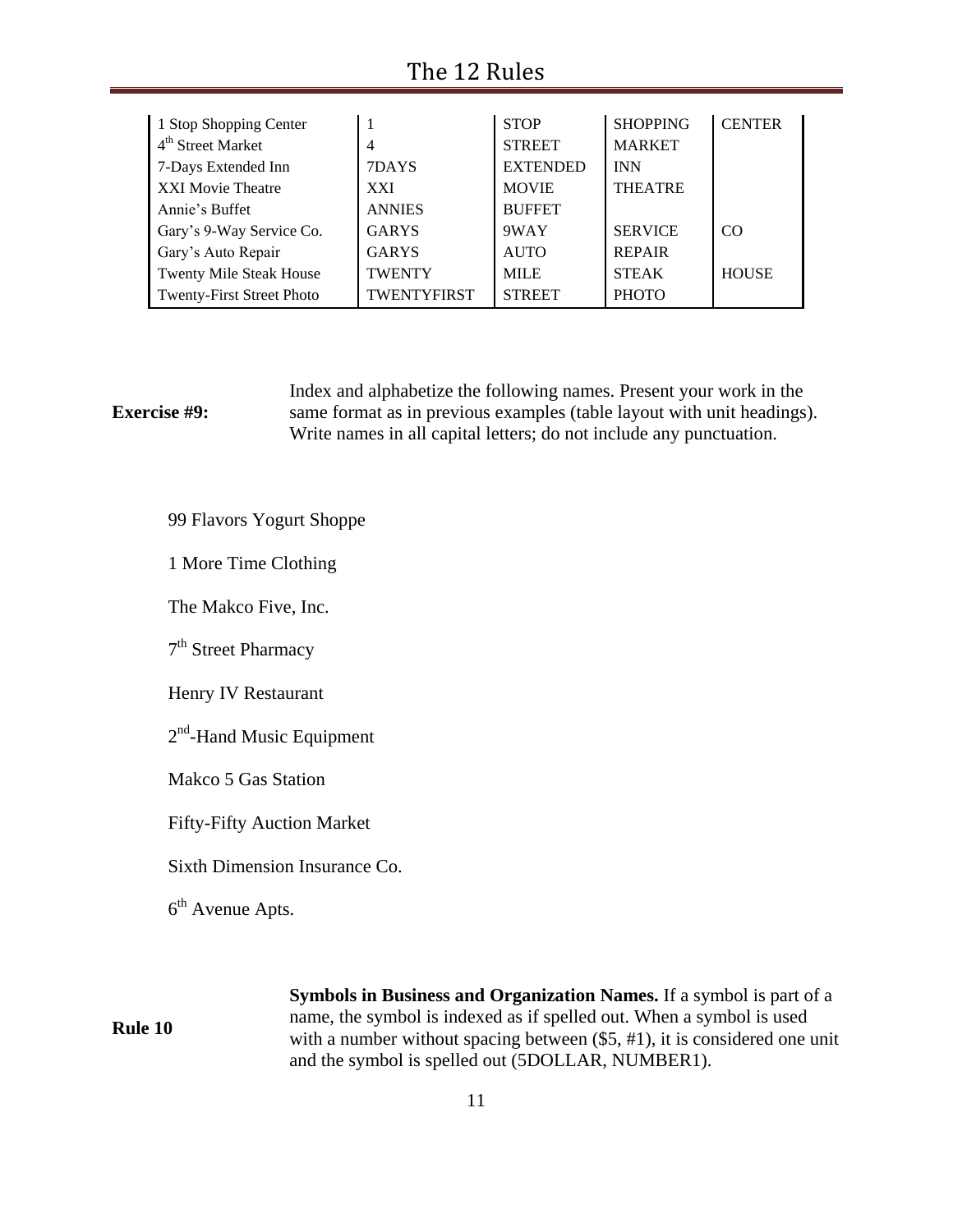| <b>SYMBOL</b> | <b>INDEXED AS</b>        |
|---------------|--------------------------|
| &             | <b>AND</b>               |
| o.            | <b>CENT</b>              |
|               | DOLLAR or DOLLARS        |
| #             | NUMBER, POUND, or POUNDS |
| $\%$          | <b>PERCENT</b>           |

| <b>NAME</b>            | UNIT <sub>1</sub> | UNIT <sub>2</sub> | UNIT <sub>3</sub> | UNIT <sub>4</sub> |
|------------------------|-------------------|-------------------|-------------------|-------------------|
| $50¢$ Burger Den       | 50CENT            | <b>BURGER</b>     | <b>DEN</b>        |                   |
| D & B Bargain          | D                 | <b>AND</b>        | в                 | <b>BARGAIN</b>    |
| Dan's Donut Shop       | <b>DANS</b>       | <b>AUTO</b>       | <b>REPAIR</b>     | <b>SHOP</b>       |
| \$ Days Hotel          | <b>DOLLAR</b>     | <b>DAYS</b>       | <b>HOTEL</b>      |                   |
| The Dollar Smart Shop  | <b>DOLLAR</b>     | <b>SMART</b>      | <b>SHOP</b>       | <b>THE</b>        |
| Just Good $\phi$ Store | <b>JUST</b>       | GOOD              | <b>CENTS</b>      | <b>STORE</b>      |

### **Exercise #10:** Index and alphabetize the following names. Present your work in the same format as in previous examples (table layout with unit headings). Write names in all capital letters; do not include any punctuation.

#1 Auto Repair Shop

Kasey & Anderson , Attorneys

\$ Saved Used Furniture

The 99¢ Bargain Basement

High \$ Real Estate Agcy.

110% Above the Rest

# One Appliances

Dollar Drug Store

Kasey & Kasey Bookstore

N & K Auctions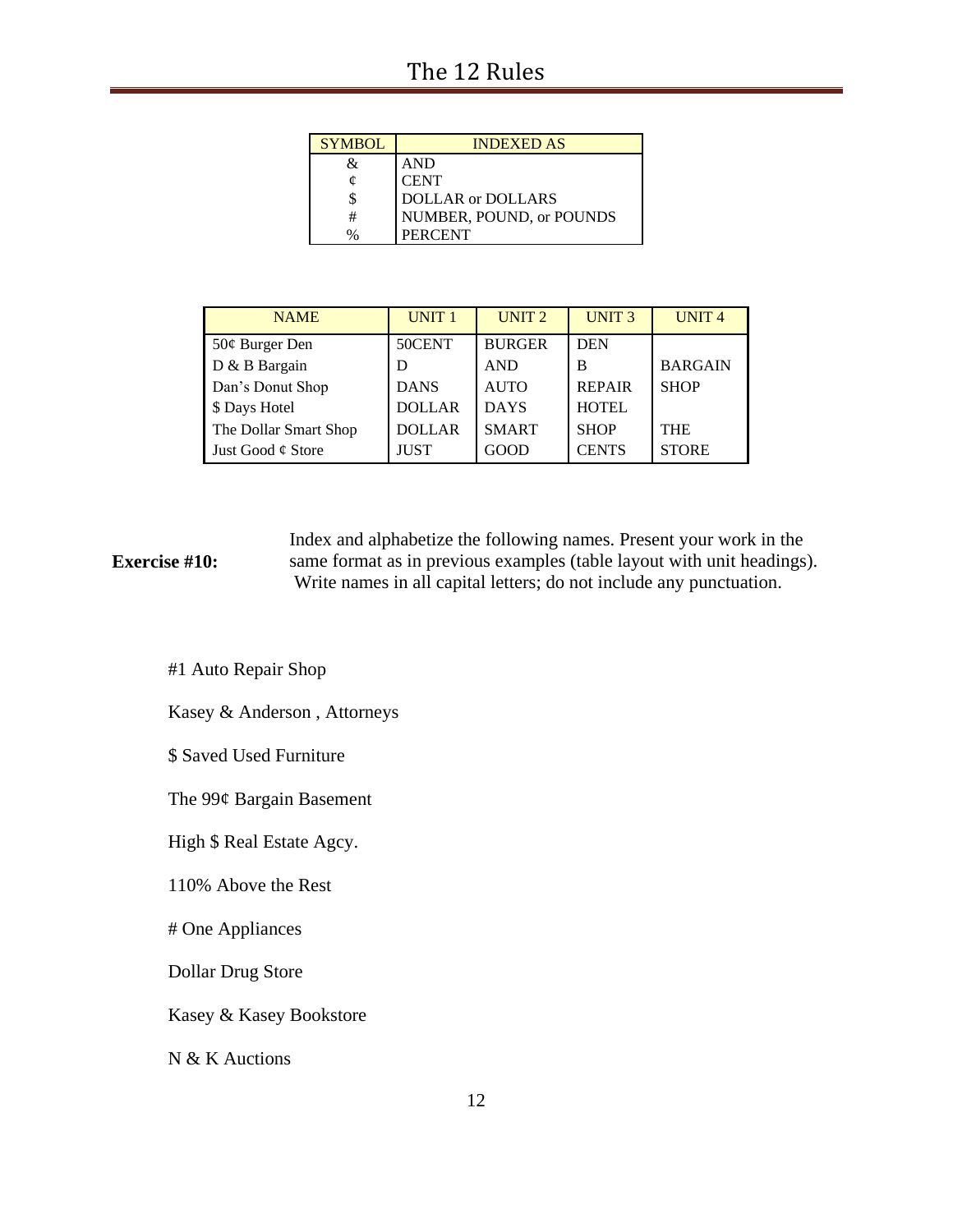**Rule 11 Government Names.** Government names are indexed first by the name of the government unit – country, state, county, or city. Next, index the distinctive name of the department, bureau, office, or board. The words "Office of", "Department of", "Bureau of", etc. are separate indexing units when they are part of the official name.

### **State and Local Government**

.

State and local government names are indexed first by the name of the state, providence, county, city, or town that has jurisdiction over that government agency. The distinctive name of the agency is considered next. For example, a city will have jurisdiction over a board of education, so the city would be indexed first, then the board of education. The words "State of", "County of", "City of', "Department of", etc. are added *only if needed* for clarity and if it is in the official name

| <b>NAME</b>                                         | <b>JURISDICTION</b> | <b>INDEXED NAME</b>                                                                        |
|-----------------------------------------------------|---------------------|--------------------------------------------------------------------------------------------|
| Court House, Evans County<br>Hazard, Kentucky       | County              | <b>EVANS COUNTY</b><br><b>COURT HOUSE</b><br><b>HAZARD KENTUCKY</b>                        |
| Board of Education.<br>Freemont, MO                 | City                |                                                                                            |
|                                                     |                     | <b>FREEMONT</b><br><b>EDUCATION BOARD</b><br>OF<br><b>FREEMONT</b><br><b>MISSOURI</b>      |
| Banking Office,<br>Dept. of Commerce,<br>Dallas, TX | <b>State</b>        | <b>TEXAS</b><br><b>COMMERCE</b><br>DEPT OF<br><b>BANKING OFFICE</b><br><b>DALLAS TEXAS</b> |

|                     | UNIT <sub>1</sub> | UNIT <sub>2</sub>                  | UNIT $3$ | UNIT <sub>4</sub> | UNIT <sub>5</sub>         | UNIT <sub>6</sub> | <b>UNIT7</b> | UNIT <sub>8</sub> |
|---------------------|-------------------|------------------------------------|----------|-------------------|---------------------------|-------------------|--------------|-------------------|
| <b>NAME</b>         |                   |                                    |          |                   |                           |                   |              |                   |
| Court House, EVANS  |                   | <b>COUNTY</b>                      |          |                   | <b>COURT HOUSE HAZARD</b> | <b>KENTUCKY</b>   |              |                   |
| <b>Evans County</b> |                   |                                    |          |                   |                           |                   |              |                   |
| Hazard,             |                   |                                    |          |                   |                           |                   |              |                   |
| Kentucky            |                   |                                    |          |                   |                           |                   |              |                   |
|                     |                   |                                    |          |                   |                           |                   |              |                   |
|                     |                   |                                    |          |                   |                           |                   |              |                   |
| Board of            |                   | <b>FREEMONT EDUCATION BOARD OF</b> |          |                   | <b>FREEMONT IMISSOURI</b> |                   |              |                   |
| Education,          |                   |                                    |          |                   |                           |                   |              |                   |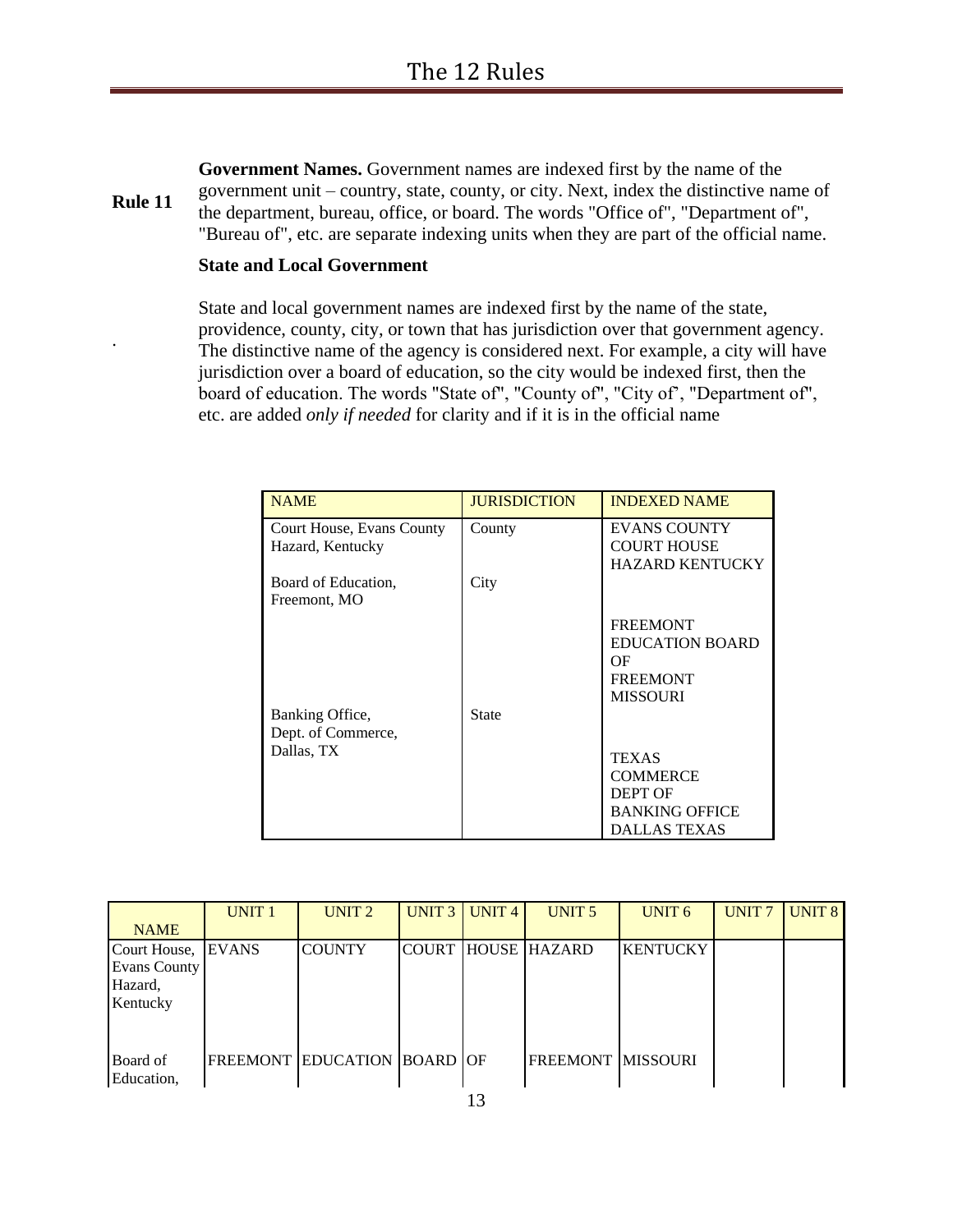# The 12 Rules

| Freemont,<br><b>MO</b>                                         |              |                      |    |                |         |                     |  |
|----------------------------------------------------------------|--------------|----------------------|----|----------------|---------|---------------------|--|
| <b>Banking</b><br>Office<br>Dept. of<br>Commerce<br>Dallas, TX | <b>TEXAS</b> | <b>COMMERCE DEPT</b> | OF | <b>BANKING</b> | OFFICE* | <b>DALLAS TEXAS</b> |  |

|                                                                                   | <b>UNIT1</b>    | UNIT <sub>2</sub>          |               | <b>UNIT3</b>                |                   |
|-----------------------------------------------------------------------------------|-----------------|----------------------------|---------------|-----------------------------|-------------------|
|                                                                                   | <b>UNITED</b>   | <b>STATE</b>               |               | <b>GOVERNMENT</b>           |                   |
|                                                                                   |                 |                            |               |                             |                   |
| <b>NAME</b>                                                                       | <b>UNIT4</b>    | UNIT <sub>5</sub>          | <b>UNIT 6</b> | UNIT <sub>7</sub>           | UNIT <sub>8</sub> |
| U.S. Department of Agriculture AGRICULTURE DEPARTMENT OF<br><b>Forest Service</b> |                 |                            |               | <b>FOREST</b>               | <b>SERVICE</b>    |
| U.S. Department of Labor<br><b>Employment Standards</b>                           | <b>LABOR</b>    | <b>DEPARTMENT OF</b>       |               | <b>EMPLOYMENT STANDARDS</b> |                   |
| <b>Bureau of Prisons</b><br>Justice Department                                    | <b>JUSTICE</b>  | <b>DEPARTMENT PRISONS</b>  |               | <b>BUREAU</b>               | OF                |
| <b>U.S. Treasury Department</b><br><b>Customs Service</b>                         | <b>TREASURY</b> | DEPARTMENT CUSTOMS SERVICE |               |                             |                   |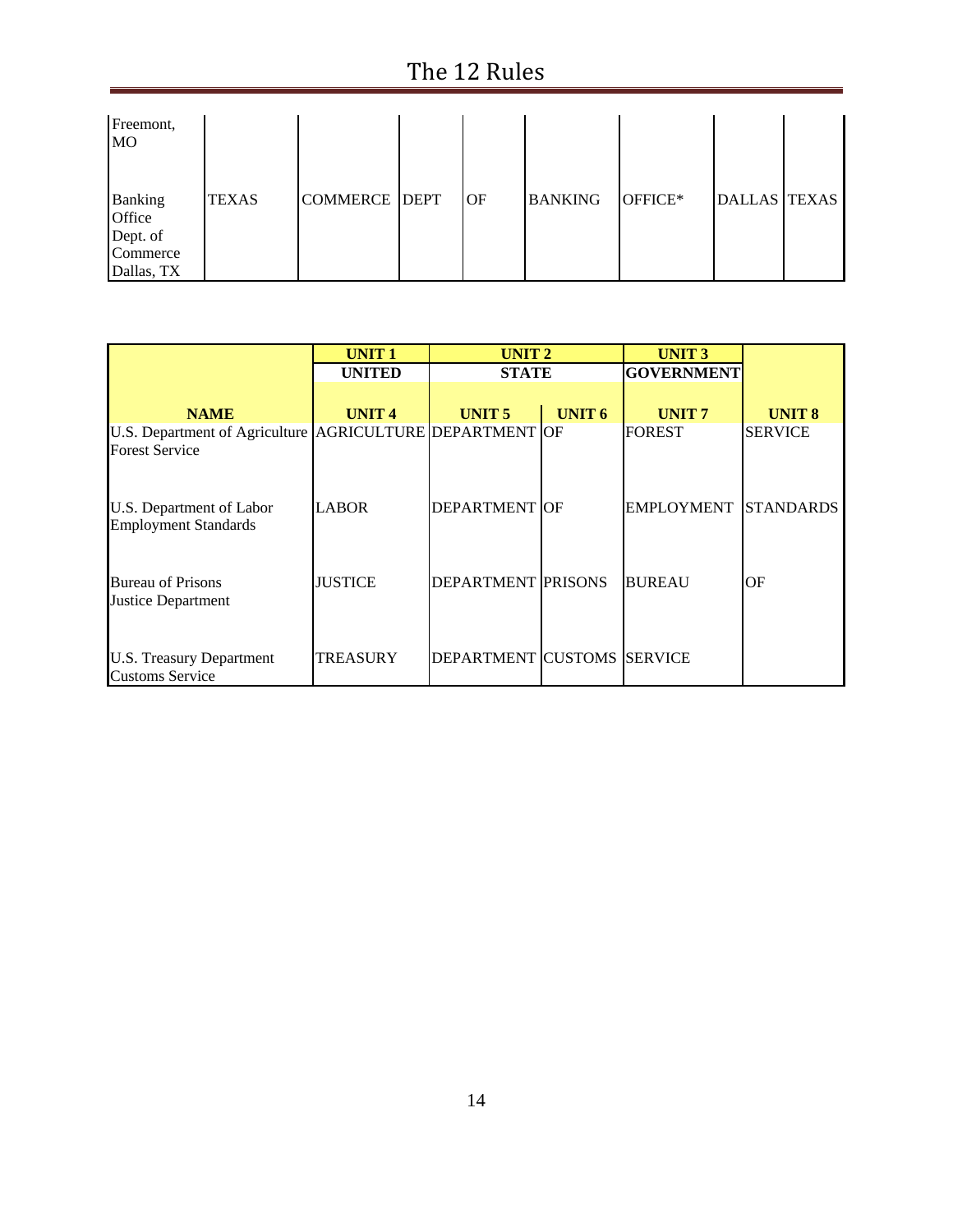### **Foreign Government Names**

Foreign government names are indexed first by the name of the country, then by the name of the distinctive department, bureau, or board. The words "Department of", "Bureau of", "Ministry of", etc. follow if it part of the official name.

| <b>NAME</b>                              | <b>UNIT1</b>   | UNIT <sub>2</sub> | UNIT <sub>3</sub> | UNIT <sub>4</sub> | <b>UNIT 5</b> |
|------------------------------------------|----------------|-------------------|-------------------|-------------------|---------------|
| Republic of India                        | <b>INDA</b>    | <b>REPUBLIC</b>   | OF                |                   |               |
| Federal Republic of Germany              | <b>GERMANY</b> | <b>FEDERAL</b>    | <b>REPUBLIC</b>   | OF                |               |
| Consulate General<br>Peru                |                |                   |                   |                   |               |
|                                          | <b>PERU</b>    | <b>CONSULATE</b>  | <b>GENERAL</b>    |                   |               |
| Department of Human Resources<br>Tunisia | <b>TUNISIA</b> | <b>HUMAN</b>      | <b>RESOURCES</b>  | <b>DEPARTMENT</b> | OF            |

| Exercise #11A   Index and alphabetize the following state and local government names. |
|---------------------------------------------------------------------------------------|
| Present your work in table format. Change paper orientation to                        |
| Landscape in order to present UNITS all on one line. Write names                      |
| in all capital letters: do not include any punctuation.                               |

| <b>NAME</b>                                              | <b>UNDER THE</b>       |
|----------------------------------------------------------|------------------------|
|                                                          | <b>JURISDICTION OF</b> |
| Seattle Police Dept, Seattle, Washington                 | City                   |
| Department of Social Services, Juneau, Alaska            | City                   |
| Parks department, Dallas, Texas                          | City                   |
| Travis County Medical Examiner, Travis Missouri          | County                 |
| Department of Health, Ferris County, Montpelier, Vermont | County                 |
| Department of Tourism, Sate of Maine, Augusta, Maine     | <b>State</b>           |
| Bureau of Weights and Measurements, Sheridan, Wyoming    | <b>State</b>           |
| Department of Education, New York State                  | <b>State</b>           |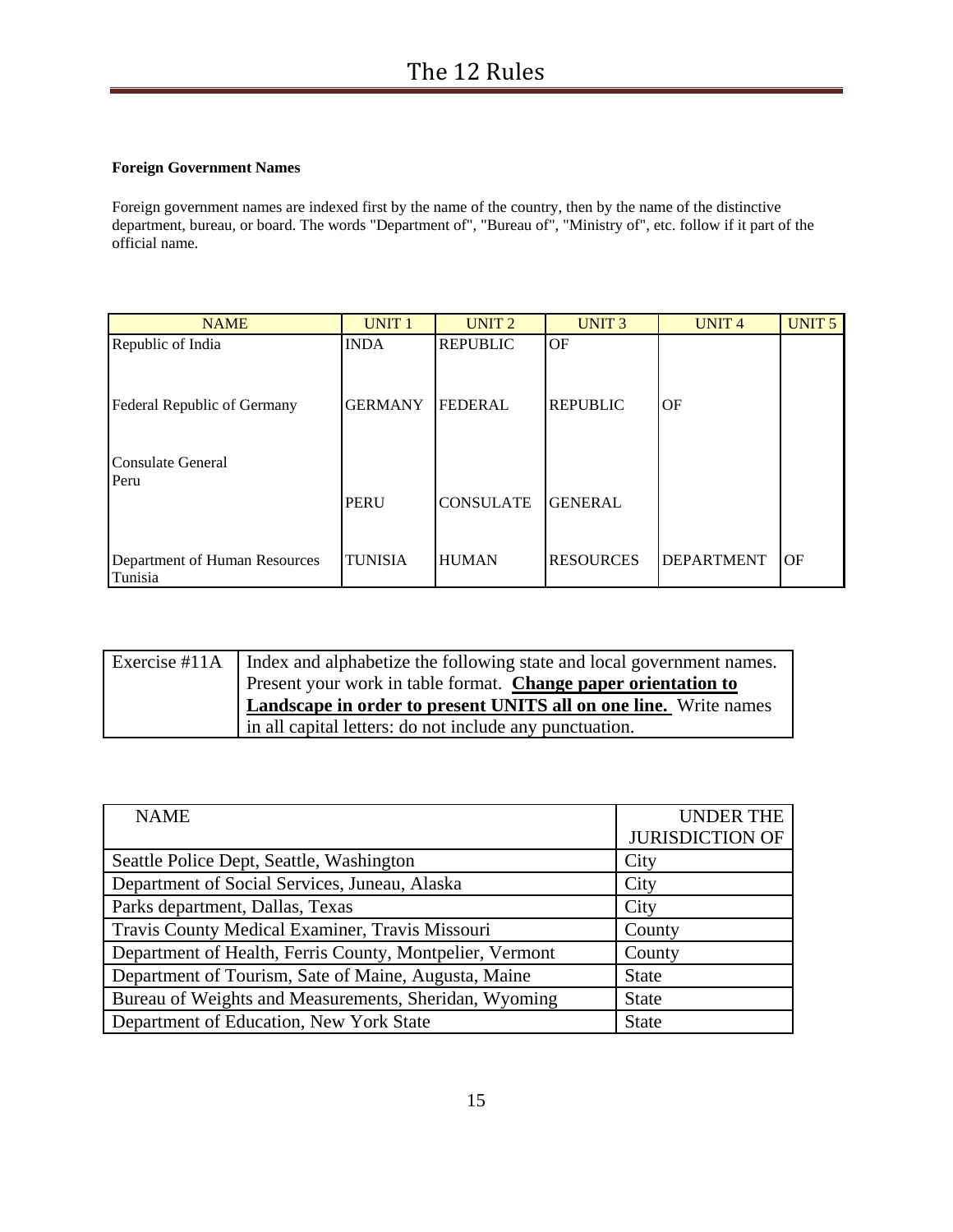**United States Government Names**

**United States government names are indexed first under** *United States Government***, then by the distinctive name of the department, bureau or service. The words "Department of", "Bureau of", etc. follow if it is part of the official name. In each of the following examples, Unit 1 is** *United,* **Unit 2 is** *States***, and Unit 3 is** *Government***.**

**(See example on page 14)**

## **Note that table begins with Unit 4; Units 1-3 are displayed above**

| Exercise $#11B$ | Index and alphabetize the following state and local government names.<br>Present your work in table format. Change paper orientation to<br><b>Landscape in order to present UNITS all on one line.</b> Write names<br>in all capital letters: do not include any punctuation. |
|-----------------|-------------------------------------------------------------------------------------------------------------------------------------------------------------------------------------------------------------------------------------------------------------------------------|
|                 |                                                                                                                                                                                                                                                                               |
|                 | Portland Field Office, Food and Drug Services, Department of                                                                                                                                                                                                                  |
|                 | Agriculture                                                                                                                                                                                                                                                                   |
|                 | U.S. Department of Interior, National Park Service                                                                                                                                                                                                                            |
|                 | Bureau of Engraving and Printing, U.S. Department of Commerce                                                                                                                                                                                                                 |
|                 | U.S. Securities and Exchange Commission                                                                                                                                                                                                                                       |
|                 | Internal Revenue Service, U.S. Department of the Treasury                                                                                                                                                                                                                     |
|                 | U.S. Bureau of Indian Affairs                                                                                                                                                                                                                                                 |
|                 | <b>Farmers Home Administration</b>                                                                                                                                                                                                                                            |
|                 | U.S. Division of Environmental Planning                                                                                                                                                                                                                                       |

### **Foreign Government Names**

**Foreign government names are indexed first by the name of the country, then by the name of the distinctive department, bureau, or board. The words "Department of", "Bureau of", "Ministry of", etc. follow if it is part of the official name.**

Exercise #11C Index and alphabetize the following state and local government names. Present your work in table format. **Change paper orientation to Landscape in order to present UNITS all on one line.** Write names in all capital letters: do not include any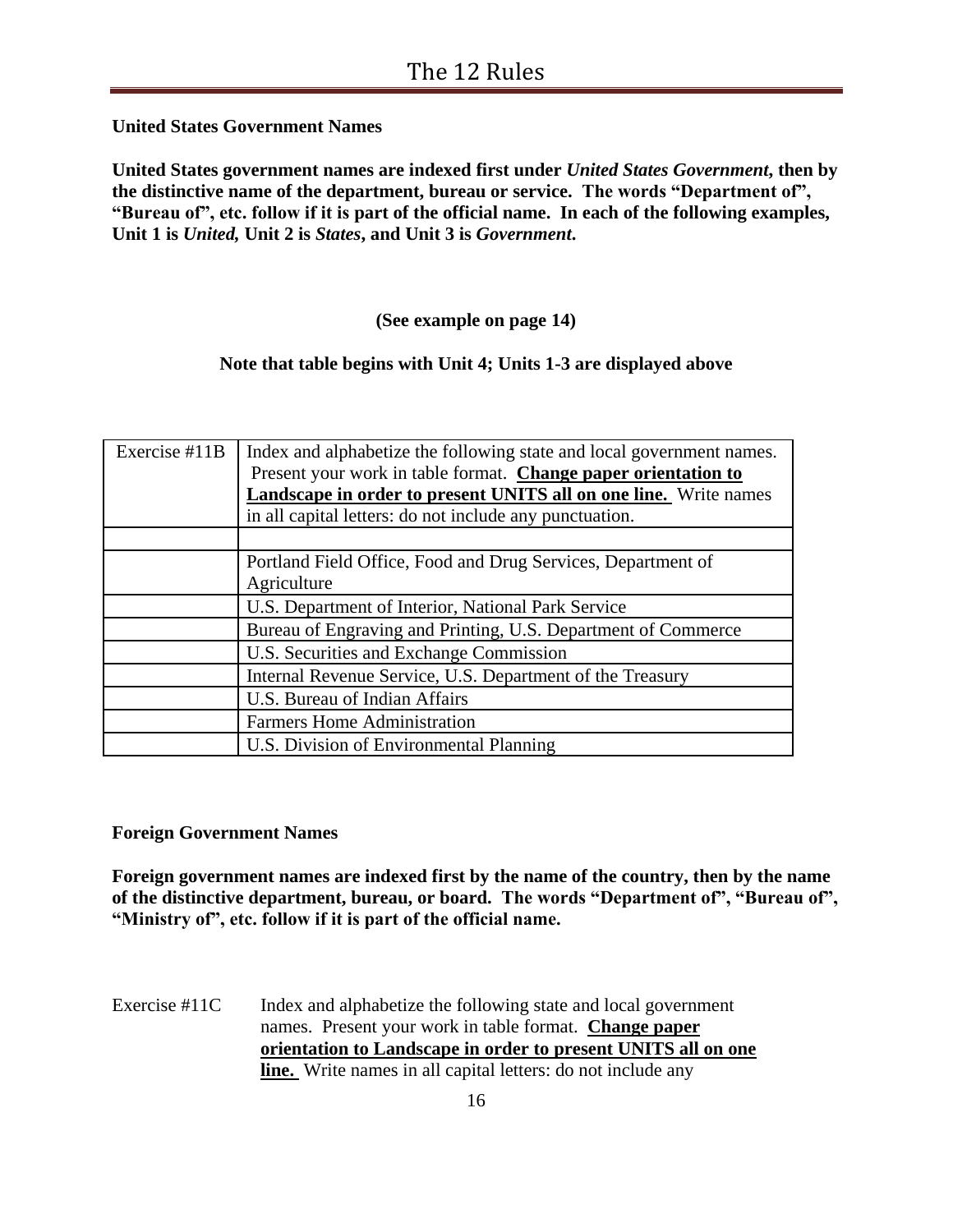punctuation.

Ministry of Agriculture, Venezuela Industrial Development Authority, Portugal Department of State, Australia Bureau of Mining, Republic of Zaire Ministry of Education, Republic of China Department of Education, Japan

**References** 

**Listed below are a number of available publications to help in filing government names.**

### **State Government:**

*State Information Book***, by Susan Lukowski** 

### **U.S. Government:**

*United States Government Manual***, published annually**

*Congressional Directory***, published annually**

### **Foreign Government:**

*Countries, Dependencies, Areas of Special Sovereignty, and Their Principal Administrative Divisions***, published by the U.S. Department of Commerce, National Bureau of Standards.**

*World Almanac and Book of Facts***, updated annually**

**Rule 12 Addresses** When personal names and names of businesses and organizations are otherwise identical, the filing order is determined by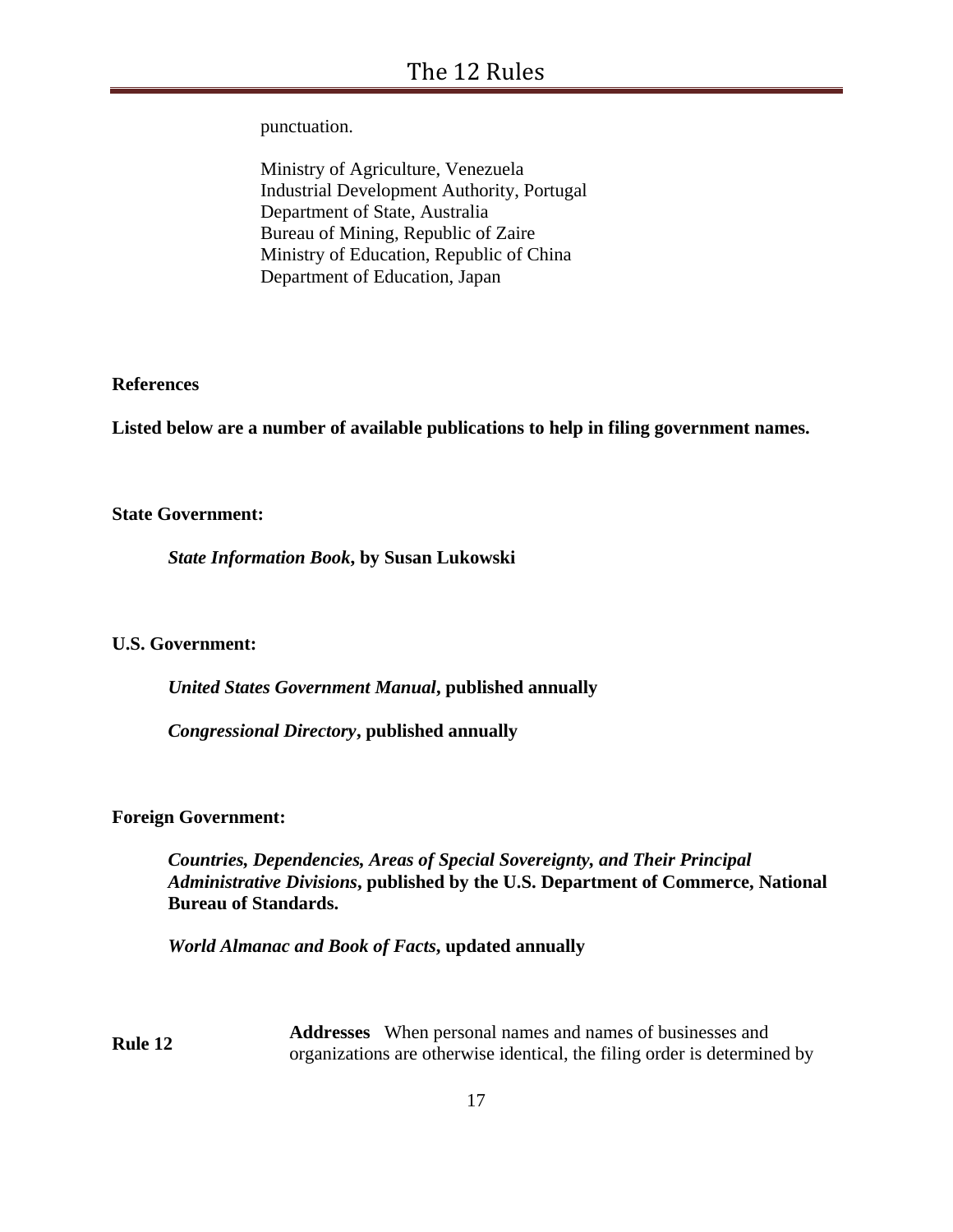the address. The elements of the address are considered in the following order: City, State (spelled out in full), Street Name, Quadrant (NE, NW, SE, SW), House or Building Number

> **NOTE:** Because space is limited in example below, Unit 1 is displayed above and indexing begins with Unit 2.

|                                                                          |                   | <b>UNIT1</b>         |                   |                   |                   |
|--------------------------------------------------------------------------|-------------------|----------------------|-------------------|-------------------|-------------------|
|                                                                          |                   | <b>COMPUTERWORLD</b> |                   |                   |                   |
|                                                                          |                   |                      |                   |                   |                   |
| <b>NAME</b>                                                              | UNIT <sub>2</sub> | UNIT <sub>3</sub>    | UNIT <sub>4</sub> | UNIT <sub>5</sub> | UNIT <sub>6</sub> |
| ComputerWorld<br>$12^{th}$ Avenue NE                                     | <b>AKRON</b>      | <b>OHIO</b>          | <b>AVENUE</b>     | <b>NE</b>         | 12                |
| Akron, Ohio<br>ComputerWorld<br>86 Elm Street                            | <b>AKRON</b>      | <b>OHIO</b>          | <b>ELM</b>        | <b>STREET</b>     | 86                |
| Akron, Ohio<br>ComputerWorld<br>600 Warner Ave                           | <b>COLUMBUS</b>   | <b>OHIO</b>          | <b>WARNER</b>     | <b>AVE</b>        | 600               |
| Columbus, Ohio<br>ComputerWorld<br>$7TH$ & Main                          | <b>PORTLAND</b>   | <b>OREGON</b>        | <b>AND</b>        | <b>MAIN</b>       | 7                 |
| Portland, Oregon<br>ComputerWorld<br>$7TH$ Avenue SW                     | <b>PORTLAND</b>   | <b>OREGON</b>        | <b>AVENUE</b>     | <b>SW</b>         | 7                 |
| Portland, Oregon<br>ComputerWorld<br>257 Norris Drive<br>Portland, Texas | <b>PORTLAND</b>   | <b>TEXAS</b>         | <b>NORRIS</b>     | <b>DRIVE</b>      | 257               |

| <b>Exercise #12:</b> | Index and alphabetize the following names. Present your work in table     |
|----------------------|---------------------------------------------------------------------------|
|                      | format. Change paper orientation to Landscape in order to present         |
|                      | UNITS all on one line. Write names in all capital letters; do not include |
|                      | any punctuation.                                                          |

### **Cross Referencing**

| <b>Anderson Bank</b> | John Anderson  | Anderson Bank  | <b>Anderson Bank</b> |
|----------------------|----------------|----------------|----------------------|
| 450 Cedar Drive      | 115 SE Concord | 4500 Cedar Ave | 14th & Oak           |
| Pittsburgh, PA       | Pittsburgh, PA | Houston,       |                      |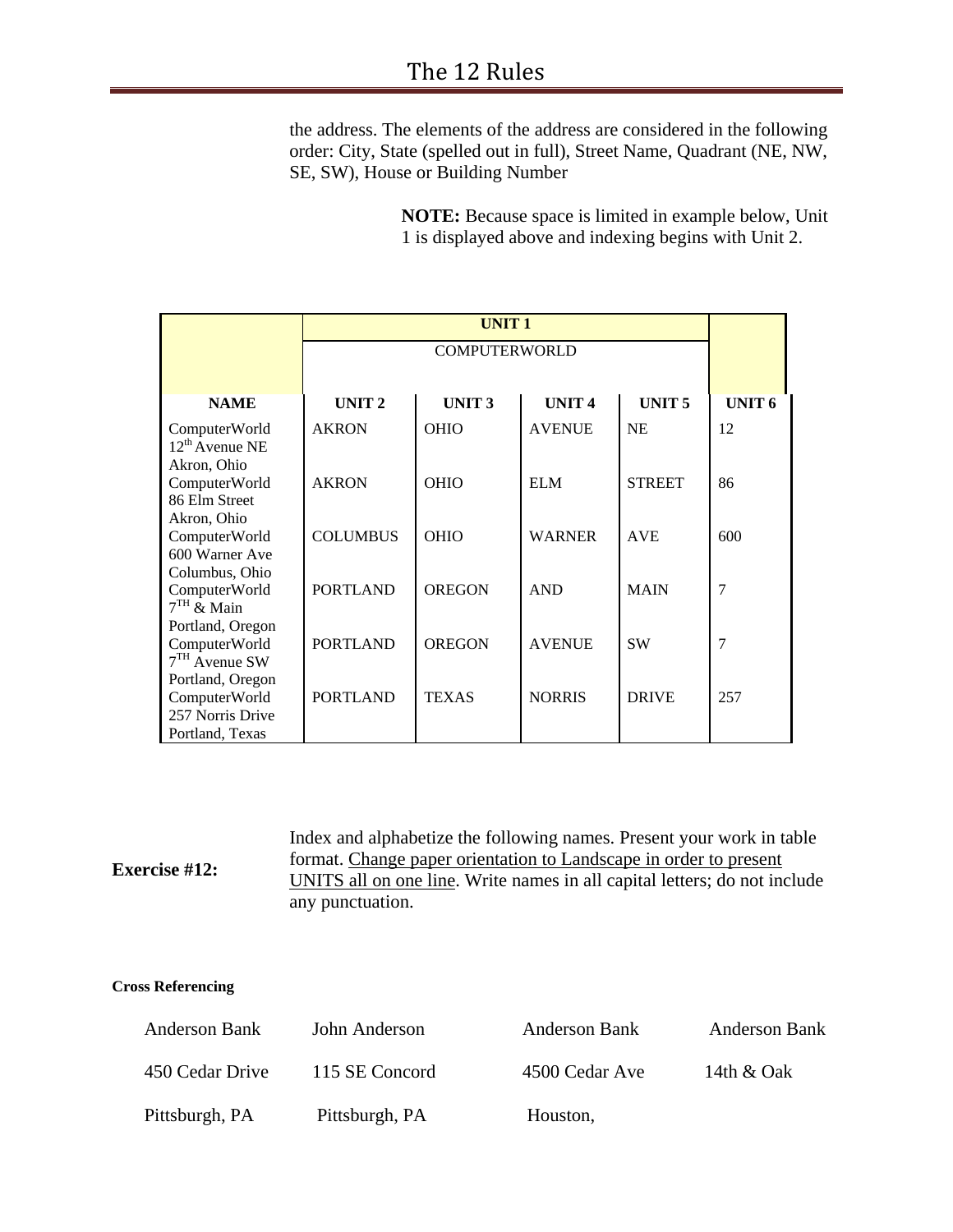A cross-reference is a notation that a name is also filed elsewhere. Some records of people and businesses may be requested by names that are different from those by which they are stored. This is particularly true if the key unit is difficult to determine. When a record is likely to be requested by any of several names, a cross-reference is prepared. A cross-reference would be prepared in the following situations.

## **Personal Names**

1. **Changed Names.** When a person has changed their name due to marriage, divorce, etc. You would file records under the new name. However, for a period of time, you would make a notation of the name change in the new file cross-referencing it to the file listed under the former name.

2. **Unusual Name.** When it is difficult to determine which of a person's name is the surname. For example, a foreign name, such as Taipei Chou, would be filed under Chou and cross-referenced under Taipei. Another example would be where both names appear to resemble the first name, such as Gary David. The original file would be indexed under David and cross-referenced under Gary so if a request came in for David Gary, one could find the reference to the original file.

3. **Hyphenated Name**. When the surname is hyphenated. Some women, and sometimes men, use hyphenated surnames when they get married. For example, Sue Bennett-Anderson, would be filed under Bennett and crossreferenced under Anderson.

 Some men use hyphenated surnames that are their family names. If this is the case, they are already known by that name and do not need to be cross-referenced under both surnames.

4. **Alternate Name**. When a person is known by more than one name, such as a business name, you need to make cross-references. Some examples are Mary Hasfurther-Smith doing business as Mary Hasfurther; Jenny Starwing doing business as Jenny Star; John Chandler, DDS, also known as John Chandler, III.

5. **Similar Names**. There may be a variety of ways to spell a name, such as Allen, Terry, Vicki, Kathy, etc. A SEE ALSO cross-reference is prepared for all possible spellings.

### **Business Names**

The original name filed is the name appearing on the letterhead.

1. **Compound Names.** When a business name includes two or more surnames, a cross-reference is prepared for each surname other than the first. For example: Anderson, Johnson, and Williams Attorneys would be listed under Anderson and cross-referenced under both Johnson and Williams.

2. **Abbreviations and Acronyms.** When a business is commonly known by an abbreviation or an acronym, a cross-reference is prepared for the full name. Some examples are ARMA (Association of Records Managers and Administrators, Inc), MADD (Mothers Against Drunk Drivers), and IBM (International Business Machines Corporation).